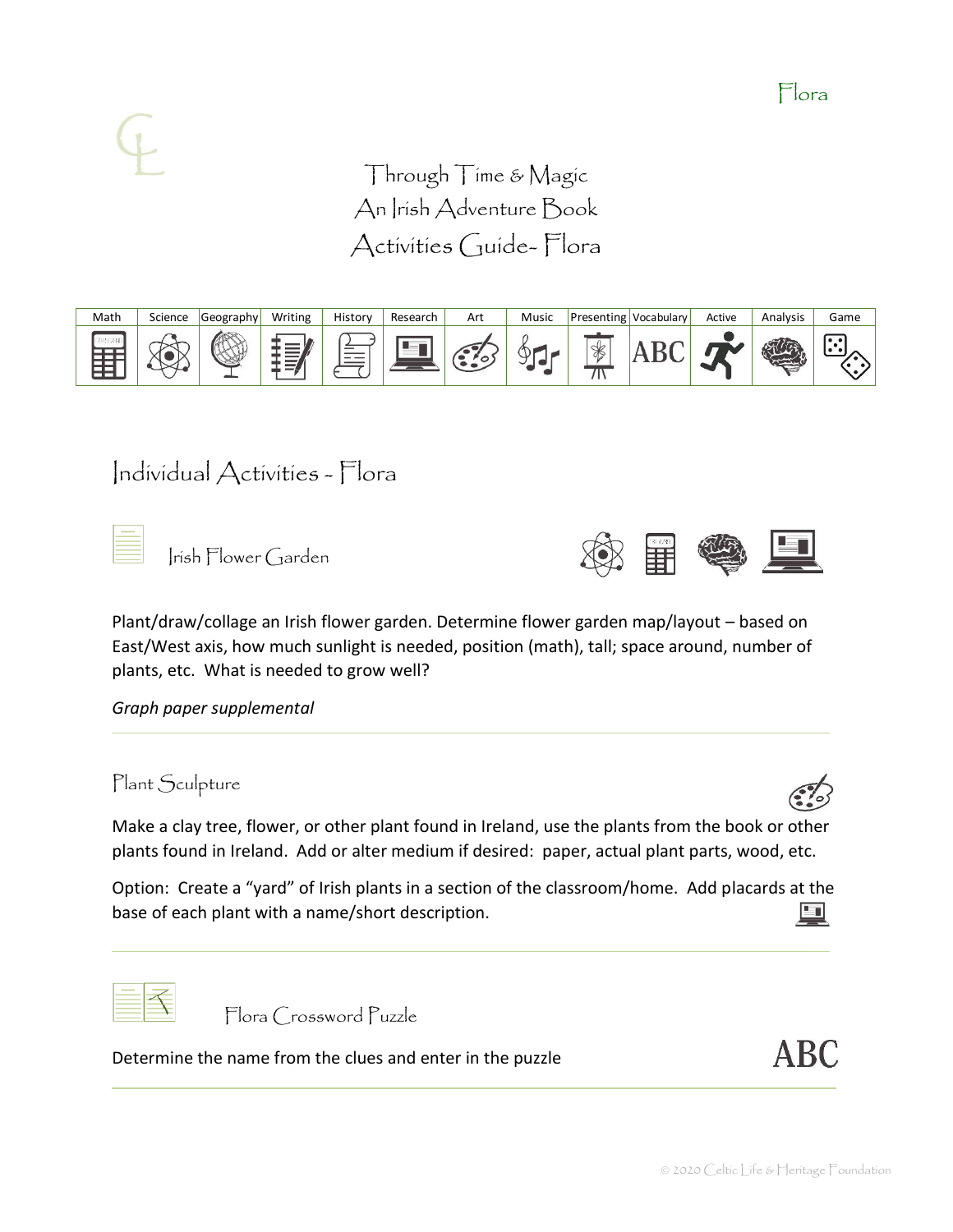Individual Activities – Flora, cont.

## Leaf Imprints



Determine if any Ireland trees also live locally. Then forage for those leaves. Imprint each leaf on its own clay and engrave the name in the clay.

Option: fire and glaze the clay for a piece of art or paper weight.

## Leaf Identification Map



## Medicinal Irish Herbs



- What is the tradition of herbal medicine in Ireland?
- List each herb and include
	- o What it is used for
	- o Which part of the plant
	- o How it is used
	- o What cautions there are for its use
	- o Labeled picture or drawing

#### Options:

- Instead of picture from the internet, go to a local nursery and take pictures of real plants
- Purchase a plant that is safe for everyday use and try it, include how it worked in the report.
- Give a presentation using the actual plants.

## Plant Collage

Create a collage of flowers and/or plants that grow in Ireland, can be hand drawn/painted, or images pulled from the internet. Label each plant.





 $\frac{1}{2}$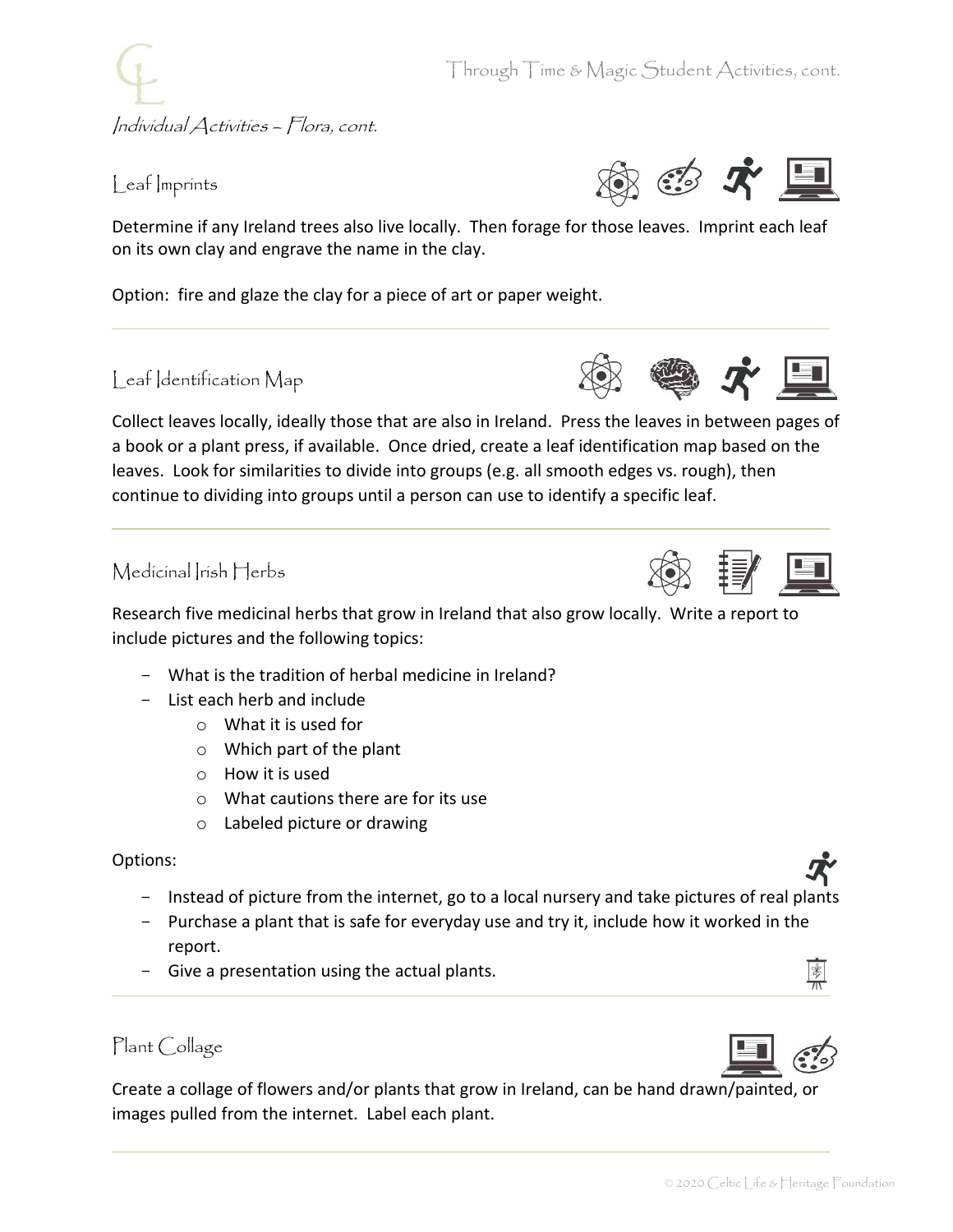

Through Time & Magic Student Activities, cont.

## Individual Activities – Flora, cont.

## Culinary Herbs

Research what culinary herbs are found in Ireland. Find an Irish recipe that includes that/those herbs and make the dish.

(Top Irish Herbs: Carraway Seeds, Thyme, Parsley, Rosemary, Sage)

## Local Trees & Irish Trees

What trees grow in Ireland that also grow where you are? Go around the neighborhood/parks/schools/yard collecting leaves, flowers, seeds from trees; Create a presentation with info, or identification map.

This link can help with local identification: <https://plants.sc.egov.usda.gov/java/>

Plant Part Diagram

Choose an Irish plant to diagram; draw and label each part of the plant: root, stem, leaves, flower, fruit, seeds. Then summarize the role of each part.

Option: After diagraming the plant, go find a plant outside and identify its parts. Are any missing? Why? In what stage of growth is the plant?

*Supplemental: Worksheet for identifying and teacher key*

### Plant Classification

Using the list from the book, or finding other Irish plants online, create a classification chart.

This link can help in creating the chart: <https://www.britannica.com/plant/plant>



Create a sketchbook of Irish plants, include name, classification type, and line of information about the plant.

Option: print and cutout pictures instead of sketching/drawing





 $*$   $\mathcal{K}$   $\blacksquare$ 



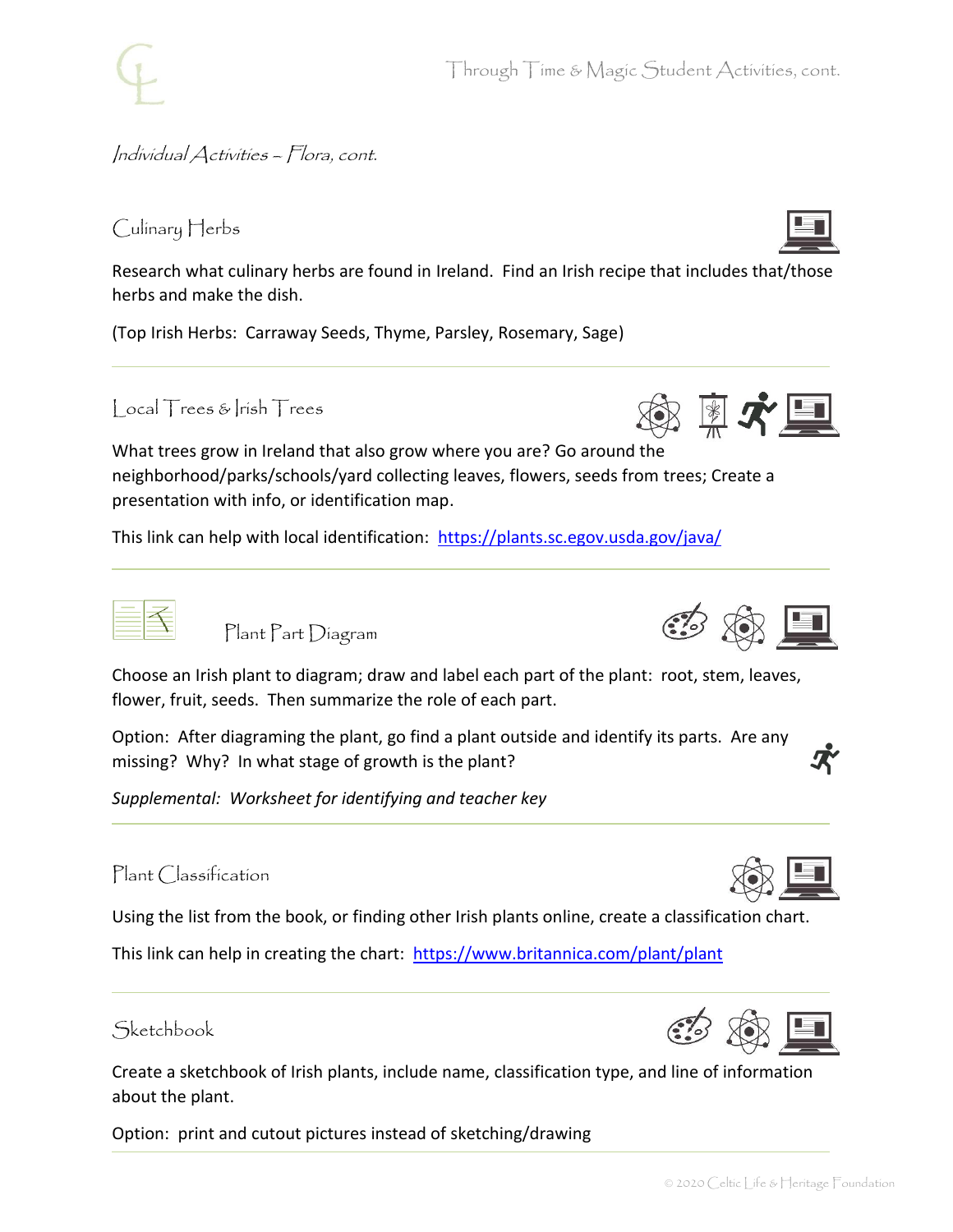

Individual Activities – Flora, cont.

Draw an Irish Plant



Choose an Irish plant, either one from the book or another found via research. Draw/paint the plant, include name and classification.

Option: Have each student draw/paint a different plant. Post artwork in the class.



Landscape Architect



Plan a garden using Irish Plants. Choose location: backyard, park, in front of a building; Choose plants based on their size, color, light needs; Create symbols for each plant, then draw them in. Make a legend for each plant with descriptions and needs.

This link can help with drawing symbols

<https://www.successfulgardendesign.com/how-to-draw-and-group-plant-symbols/>

*Supplementals: Graph paper with Plant Legend (legal size)*

## Magazine article



Write a magazine article about an Irish plant (a bloom, or other event of life of a plant), include photo either self-taken or from the internet. Chose from one of these styles:

How To Interview Informative Alarm – Move to action Human Interest / Story Historical Inspirational Research / Scientific



Farmer's Market Booth



Simulate an Irish flower, decorative plant, or herb business as a booth at a farmer's market

*Supplementals: 7 pages of worksheets and overview*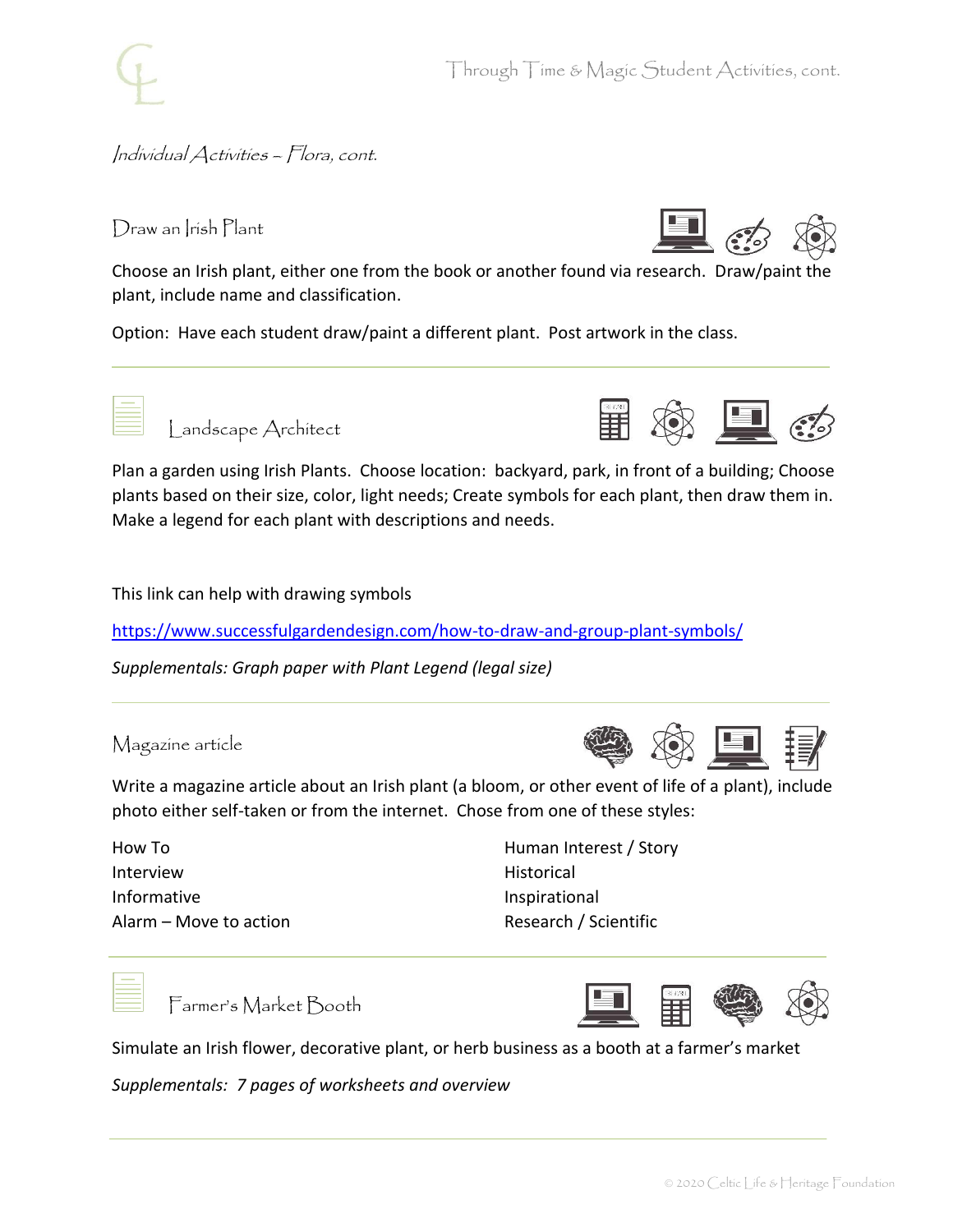Human Interest / Story

Research / Scientific

**Historical** - Inspirational

## Individual Activities – Flora, cont.

## News Report

Give a news report about an Irish plant to include pictures. Choose from one of these styles:

- How To
- Interview
- Informative
- Alarm Move to action

#### Option:

Film the report rather than giving live.  $\mathcal{F}$ 

Marketing Brochure

Create a marketing brochure for a small Irish plant business, showcasing each plant or type of plants with a little bit of information about each. Marketing materials can be hand drawn, created on computer, collaged and glued, etc. Choose one of the following formats: 8½ x 11, tri-fold, third cut

Option: Create a digital advertisement.



Life cycle of a Plant

Choose a plant from the book or other plant found in Ireland. Complete the template for each phase of the plant. Include a picture or drawing of the plant in the middle.

Classroom Option: Have each student pick a different plant then post the completed work on the classroom, as a digital show, or combined in a book.

*Supplemental: Worksheet*

### Nursery Visit

Field trip to local nursery. Bring along smartphone or cell tablet to look up plants. Which ones are found in Ireland? Take pictures and give a presentation or report of what is found.















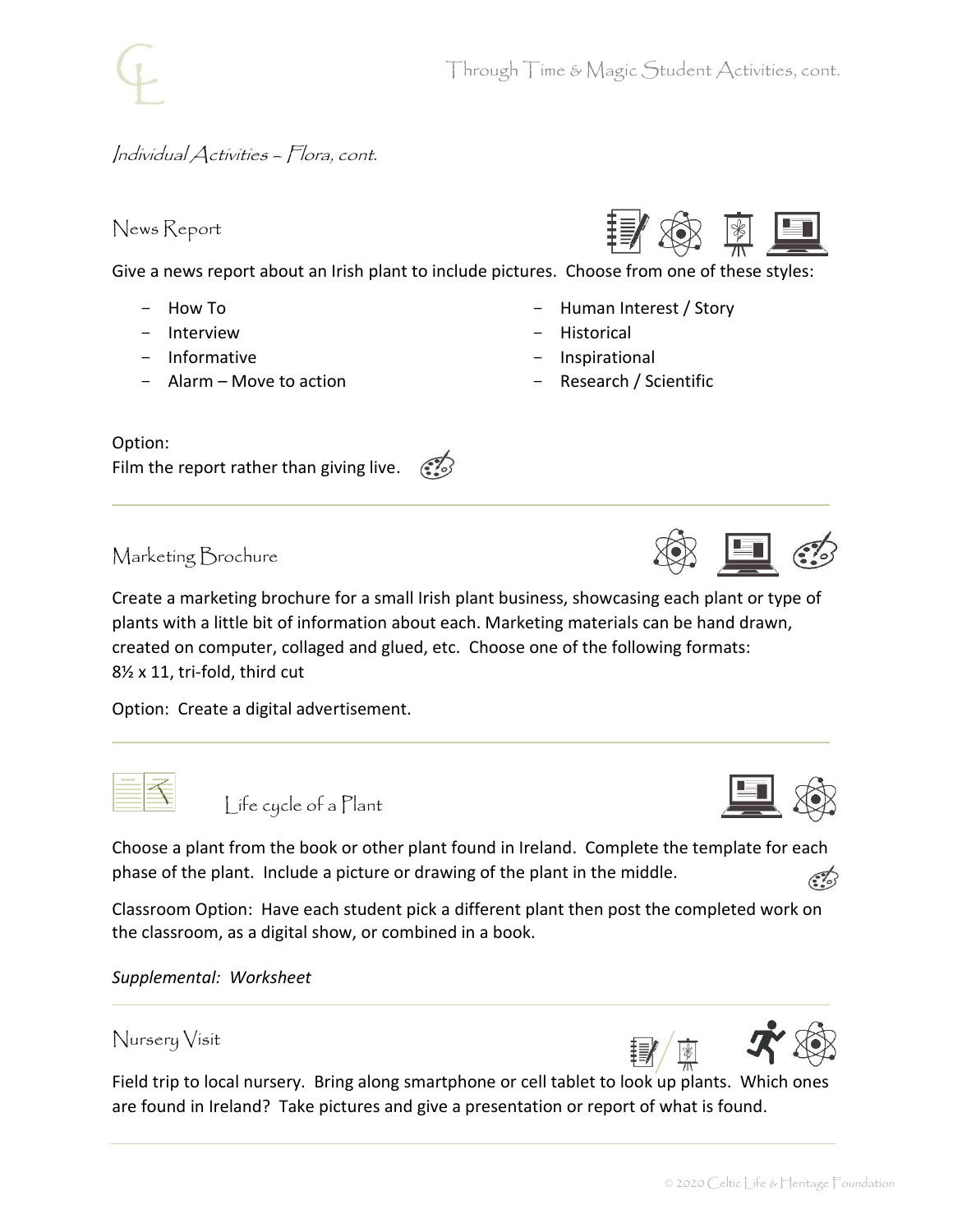# Small Group Activities - Flora

|  | Flora Treasure Map - local |  |
|--|----------------------------|--|
|  |                            |  |

Give each child a section of the playground/park/yard and one or more flora cards. Each child hides their cards and creates a treasure style map to the plant location(s). Divide into small hunting parties, switch maps and use the maps to hunt for the "treasures".

Option: After finding the treasure cards, each child shares what they found and some quick  $\sqrt{\frac{1}{2}}$ information about the plant from the matching card.

*Supplemental: Flora card matches & sample symbols for map*

Picture Match Game



 $\mathbb{Z}$   $\mathcal{R}$   $\mathbb{Z}$ 

Using card stock, each child creates four match cards choosing from the list (from the book) or additional plants from Ireland. One card is a picture or drawing, the "matching" card is the name to include its classification(s) (cite resources). Shuffle completed cards and place all cards face down in a single layer. Take turns turning over only two cards at a time to try and match. The student matching correctly keeps the pair and gets one point. The most points wins. Students can challenge the accuracy of the match and must look up using smartphone/tablet or other resource for confirmation.

Option: Use the match cards already created. Removes the research and art aspect of activity.

*Supplemental: Card outlines / match cards*

| Farmer's Market Booth | 二目等 8 |  |  |  |
|-----------------------|-------|--|--|--|
|-----------------------|-------|--|--|--|

Simulate an Irish flower, decorative plant, or herb business as a booth at a farmer's market. Using the worksheets provided, each student researches at least three different Irish plants from one or more the categories below. Then as a group, decide what to include in the booth and complete the additional steps.

- 1) Flowers
- 2) Herbs
- 3) Landscape (bushes, other plants)